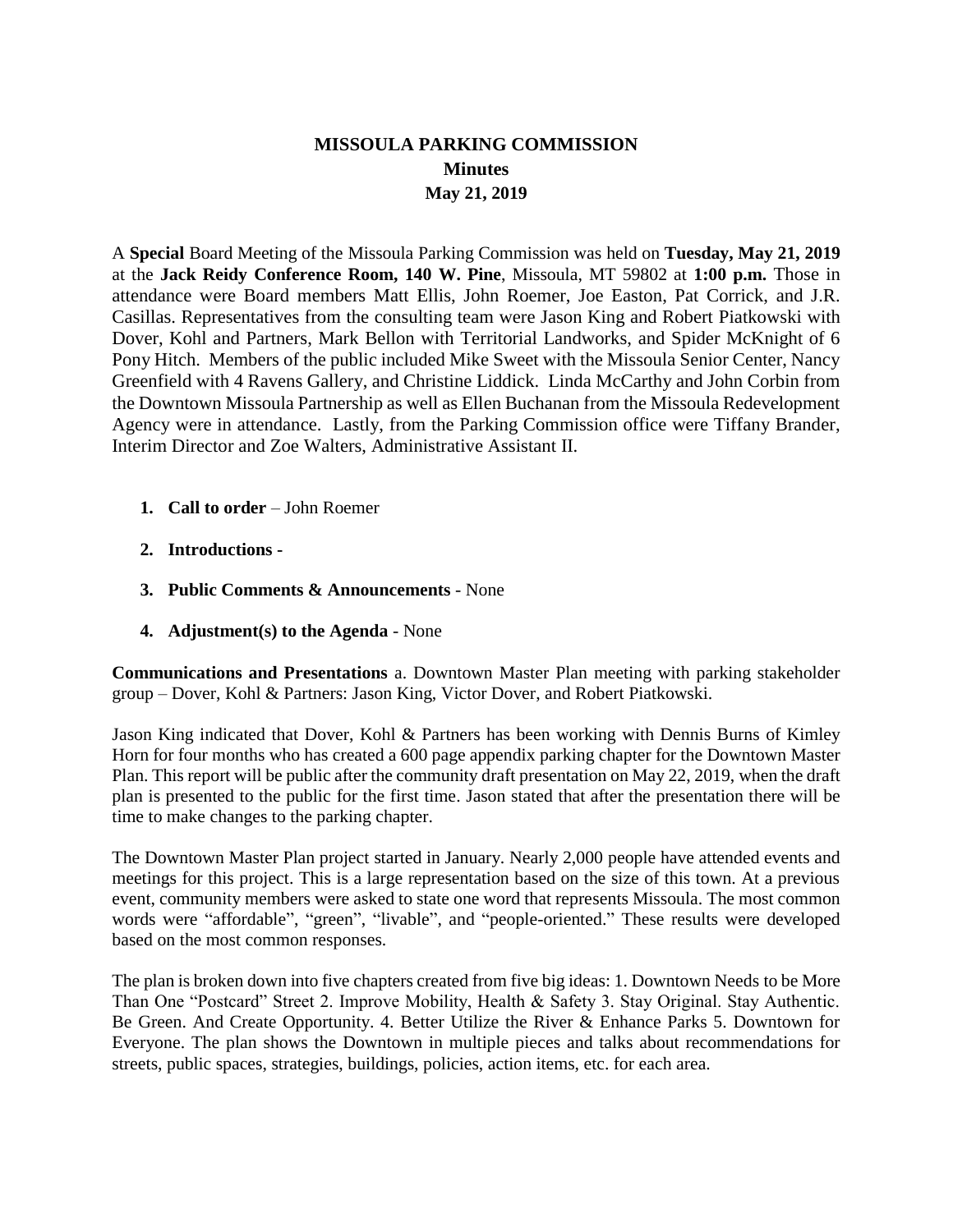The Illustrative Plan shows new buildings, existing buildings, new streets, parks, parking recommendations, transit, and new public spaces. The scope for this ten year plan is 2019-2029.

Jason King asked for questions about the timeline or public process. Hearing no questions, Jason continued with his presentation.

The former library location has been dedicated to the city. This location has a lot of potential. The plan shows ideas for how to use this location.

In the parking chapter, three new garages have been proposed. Potential garage locations are: 1. East Spruce Street, 2. Caras Park, and 3. Hip Strip. The Hip Strip garage would be about 1,000 spaces and could solve the parking deficit in the Hip Strip area. The parking problem in the Hip Strip is now a city-wide problem. This problem could be solved by metered parking and residential parking permits.

Jason stated 30% of trips in Missoula do not involve a car. He indicated hiking, biking, transportation, destination alleys, improving trails, streets, sidewalks, and alleys can all increase the number of people walking.

## Parking Management:

Parking inventory and utilization studies show where people are parking and for how long. The data represents every day of the week and any hour of the day. The studies showed that most parking is under-utilized and operating at 64% occupancy.

John Roemer noted that the study was performed during cold and snowy weather in early March. There were snow piles in many locations. John asked to what degree this weather may have impacted the study. Jason stated that he is not familiar with local conditions and asked John how he thinks this may have impacted the study. John explained that there were many spaces that a vehicle could not park because snow was piled alongside streets. John believes it is possible that the numbers we are seeing are understated. Jason explained that there is a degree of error that can be adjusted to account for weather.

Joe Easton is concerned about a potential disconnect between the word "occupancy" and "availability." 64% does not imply that MPC needs to build another garage to address occupancy. Joe stated that the Downtown needs more parking. Joe asked, "Where do we put more parking and how do we make it more available?" Ellen Buchanan wondered if the inconvenient parking is affecting these numbers.

Matt explained that within the triangle streets, W. Front Lot is the most difficult to lease because of its location. St. Patrick Hospital's parking is private and is 100% utilized. Matt Ellis asked, "What is our occupancy for public parking?" Jason does not know the answer. Jason suggested that they break down the occupancy for public/private parking and create tiers for different zones. Joe does not see in the report justification for expanding jurisdiction south of the river. Joe would like to see a bigger emphasis of how the Hip Strip can benefit from being managed by MPC.

MPC would like to see the number for public occupancy. Matt explained it is important for MPC to know this number because this is the parking that we manage.

Joe asked what entities do when they agree or disagree with some of the recommendations or conclusions. Matt explained that this is a draft and we have to look closer at the parking chapter. This